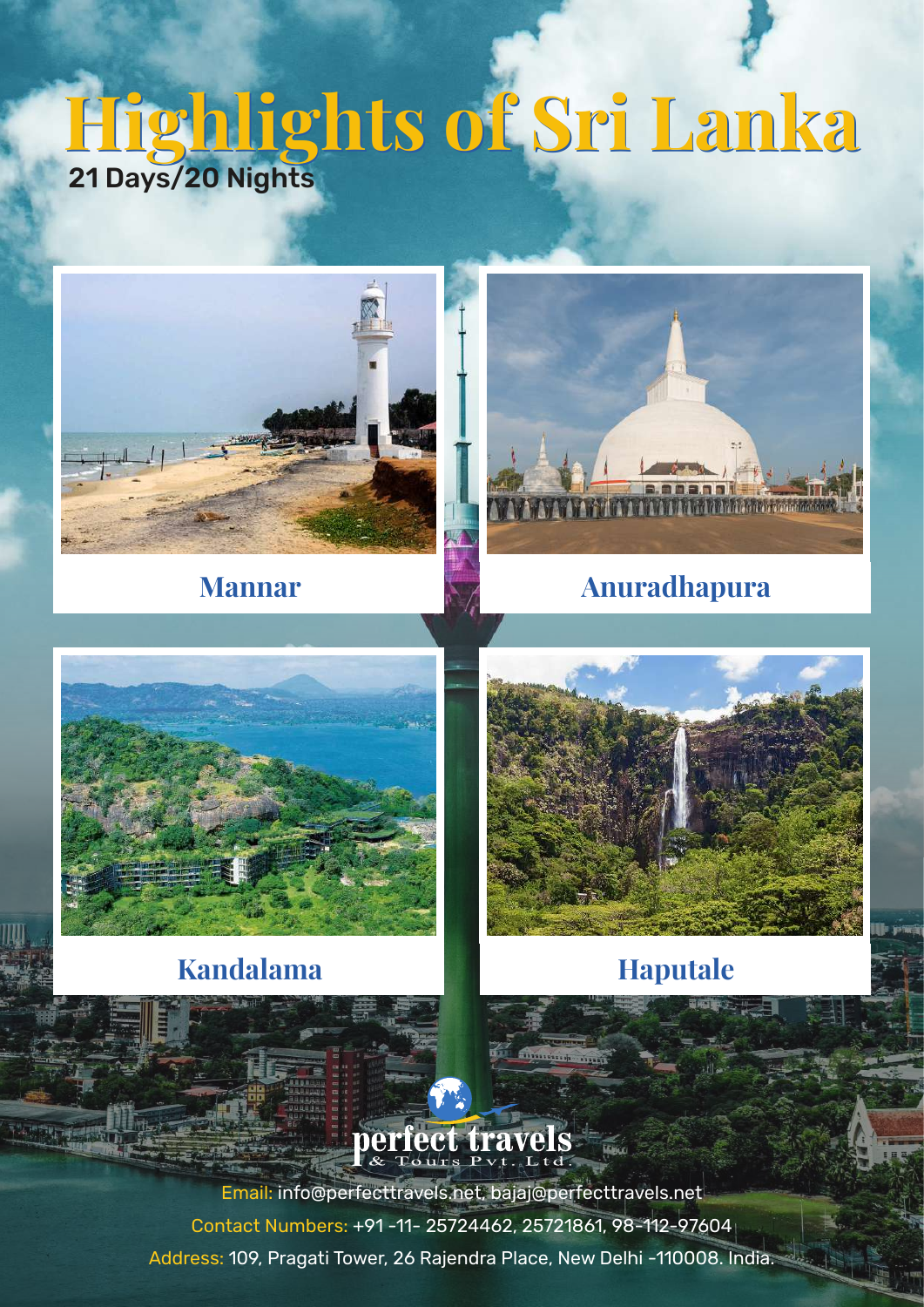

#### AIRPORT – NEGOMBO, 30MINS (-/-/-)

| Day: 01 | * Ayubowan! Once your Sri Lanka Representative meets you personally at Colombo airport. you will<br>be introduced to your chauffeur guide and then begin your journey to uncover the wonders of this<br>island. Visit, feel and discover. Feel the vivacity of this island nation, bask in this emerald isle's<br>intoxicating beauty and enjoy an extraordinary travel experience. Explore Sri Lanka's golden<br>beaches, the glorious history, the rich wilderness and the bustling cosmopolitans and be amazed! |
|---------|--------------------------------------------------------------------------------------------------------------------------------------------------------------------------------------------------------------------------------------------------------------------------------------------------------------------------------------------------------------------------------------------------------------------------------------------------------------------------------------------------------------------|
|         | Today you arrive on our Paradise isle and proceed to Negombo.<br>On arrival check in at the hotel, Stay at leisure after long flight.                                                                                                                                                                                                                                                                                                                                                                              |
|         | Negombo, a perfect choice to spend a few days in the company of the sun and sand. The diverse<br>• array of restaurants, pubs and accommodation choices this metropolis offer is a perfect reflection<br>of this beach-town's exultant vibe.                                                                                                                                                                                                                                                                       |
|         | Overnight at Jetwing Blue.                                                                                                                                                                                                                                                                                                                                                                                                                                                                                         |

#### NEGOMBO –MANNAR, 5HRS (B/-/-)

| 02 (Oay: |  |
|----------|--|

Dav:  $02 \rightarrow$  Breakfast at the hotel.

- After breakfast you will be driving to Mannar.
- On arrival check in at the hotel, rest of the day at leisure for your own activities.
- Mannar is a district located in the far north-west of Sri Lanka. Steeped in history, nature and culture, its amazing offerings can now be truly explored in the post-war era. Located in Sri Lanka's Dry Zone, Mannar receives plenty of sun, as well as a healthy breeze blowing throughout the land, particularly on Mannar Island. Found at the border of two seas, the waters are abundant with life; whilst on land, the district neighbors a vibrant national park.
- Mannar was a center of maritime trade since ancient times and is influenced by over four centuries of colonial influence. Mannar is famed for the migratory birds which fly south during the Northern Hemisphere's winter season and is a fantastic location for some of the island's best seafood.

Overnight at Palmyrah House.

#### MANNAR (B/-/-)

- Day:  $03 \rightarrow$  Breakfast at the hotel.
	- Today you will see some important places in Mannar city

Continue...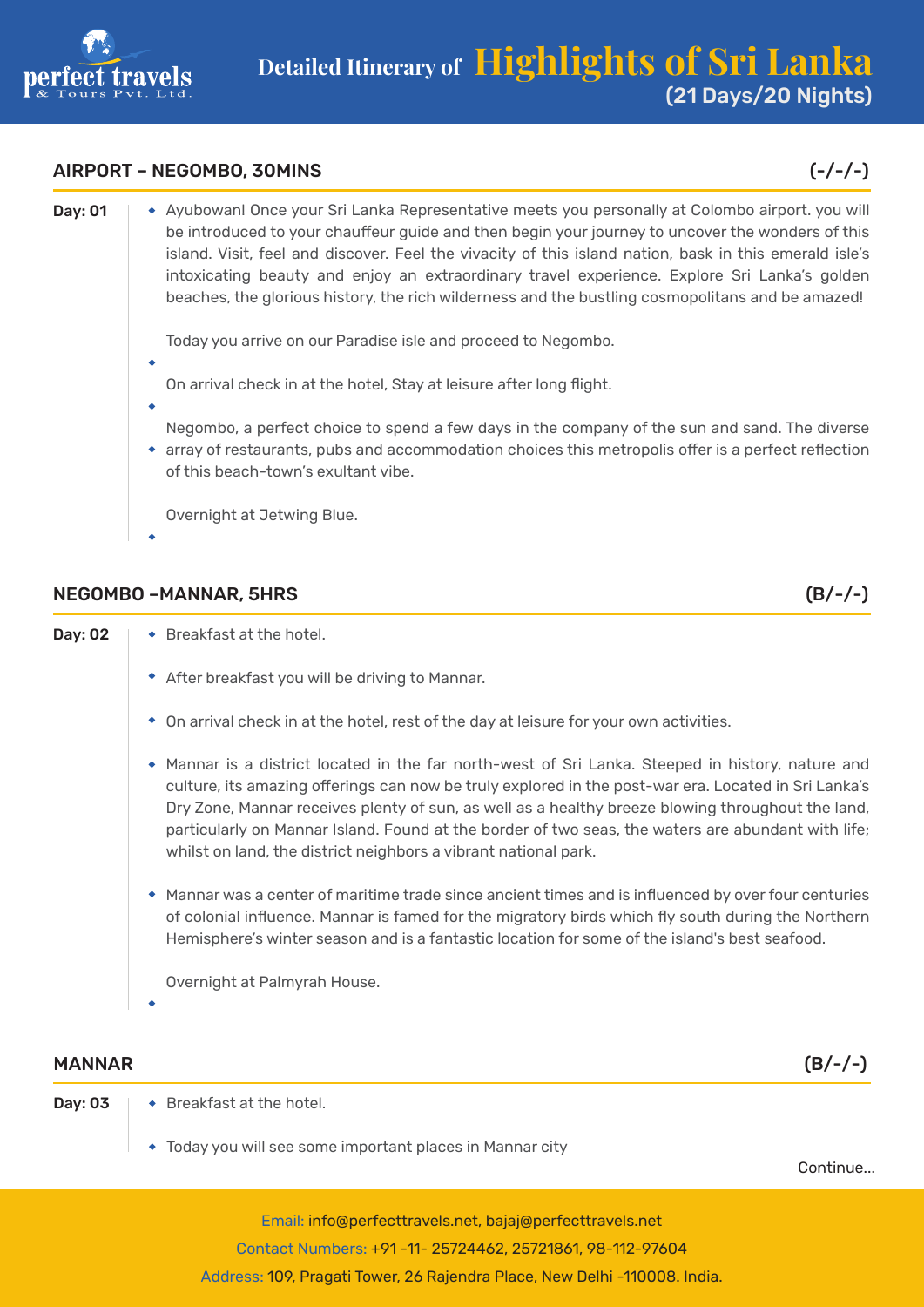

- First visit to Doric House, built two centuries ago by Ceylon's first governor, Sir Fredrick North, then visit Arippu fort an antient fort build by Portuguese in 17th Centuary.
- On completion you will visit Mannar Dutch Fort Built over 450 years ago, Mannar Fort was built to monitor the Talaimannar Strait, one of the few places where large ships could safely pass through. It was a vital area for the ancient maritime Silk and Spice routes.
- After you will visit local Palmyrah weaving center in Mannar to get firsthand experience.
- On completion transfer back to hotel.
- Overnight at Palmyrah House.

### MANNAR - JAFFNA, 2HRS 30MINS (B/-/-)

- **Day: 04**  $\rightarrow$  Breakfast at the hotel. Drive to Jaffna, on arrival check in at the hotel. Afternoon visit to Jaffna City and Jaffna fort. Jaffna, a recent addition to the tourist itinerary, this once war-torn city has rapidly. One can never run out of things-to-do in this charming city located in the isolation of the Northern peninsula midst the lush foliage and palms. Having withstood centuries, the Jaffna Fort remains one of our island's wellpreserved colonial ramparts. Although originally built by the colonial Portuguese in the 17th century, the fortifications which line the southeastern edge of the city were transformed into the landmark it is today by the
	- Dutch. The British later continued to use the Jaffna Fort as a garrison until Sri Lanka's independence in 1948, while today, it is one of the northern capital's most popular attractions with old walls and open grounds that treat you to panoramic views of Jaffna and its peninsular waters.
	- Overnight at North Gate by Jetwing

#### JAFFNA (B/-/-)

- **Day: 05**  $\rightarrow$  Today after breakfast visit to Jaffna port and take the local ferry to Nagadeepa Island to visit Nagadeepa Rajamaha Viharaya.
	- Naagadeepa Rajamaha Vihara, reach the island where the temple is located, by a brief boat/ferry ride from the Jaffna peninsula. White washed walls, the giant Bo-tree and stupa, which majestically stand on the white, sandy beach are a glorious sight.further uplifted by the river that flows through its fringes.

Continue...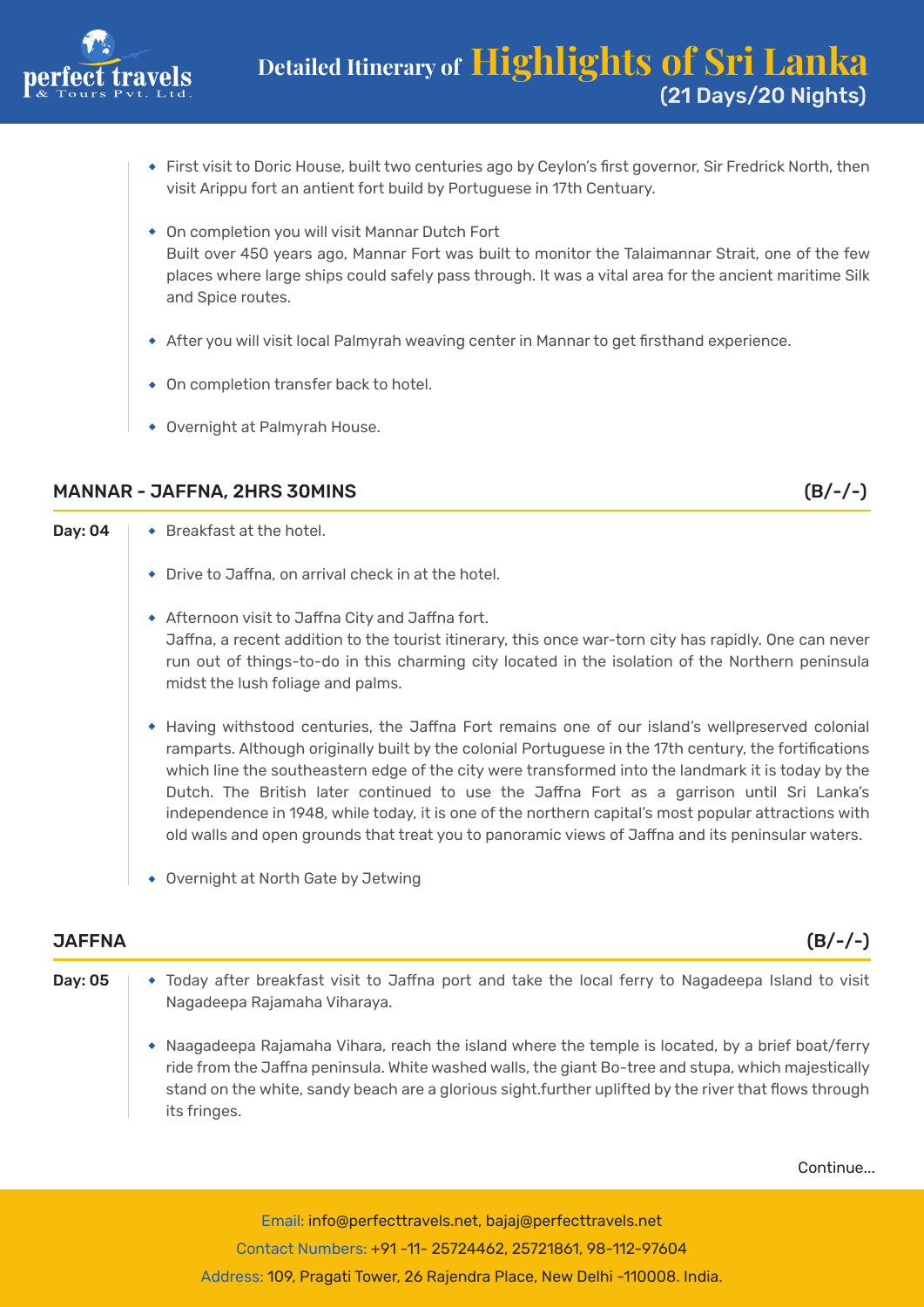

- On completion transfer back to hotel Rest of the day at leisure or you are free to explore the city on your own. Don't forget to taste world famous RIO Ice cream as well.
- Overnight at North Gate by Jetwing.

#### JAFFNA (B/-/-)

- Drive to see Kanthiradai Ruins.
- As one of the few remaining legacies of Buddhism in the northern province, the Kadurugoda Temple and Ruins is a protected archaeological site maintained by the Sri Lankan Army. In 1917, Paul E. Peiris, the Jaffna Magistrate at the time, documented nearly 60 gray coral-stone stupas that once stood in the place of the ruins you see today. Unfortunately, only 20 stupas remain in sight today, under the shadow of palmyrah trees spread across less than an acre of open land.
- Then drive to Dambkola Patuna.
- Dambakola Patuna refers to the ancient port of the northern peninsula where Sanghamitta, the daughter of the historical Indian emperor Ashoka, landed following the arrival of Buddhism to Sri Lanka over two thousand years ago. With her, Sanghamitta brought a sacred sapling from the Bodhi Tree under which the Buddha gained enlightenment. This very sapling was then used to plant by King Devanampiyatissa to plant the Jaya Sri Maha Bodhi in Anuradhapura – currently the oldest surviving human-planted tree in the world. Today, no remnants of the ancient port exist, nor do ruins of a temple that was built to commemorate the arrival of the sapling. However, the Sri Lankan Navy has since built a new temple in modern times named the Sri Sanghamitta Viharaya – which serves as one of the key Buddhist landmarks of Sri Lanka's northern province.
- On completion transfer back to hotel and rest.
- Overnight at North Gate by Jetwing.

### JAFFNA - ANURAHDAPURA, 4HRS (B/-/-)

- **Day: 07**  $\rightarrow$  Today after breakfast transfer to Anuradhapura (Thirippane).  $\bullet$  Fn route visit to Mihinthale. Mihintale, is an important religious site as it marks the site of the birth of Buddhism in Sri Lanka. Although there are several locations in the area of religious and archaeological value, the Mihintale rock is the most significant of all.
	- ◆ On arrival check in at the hotel

Continue...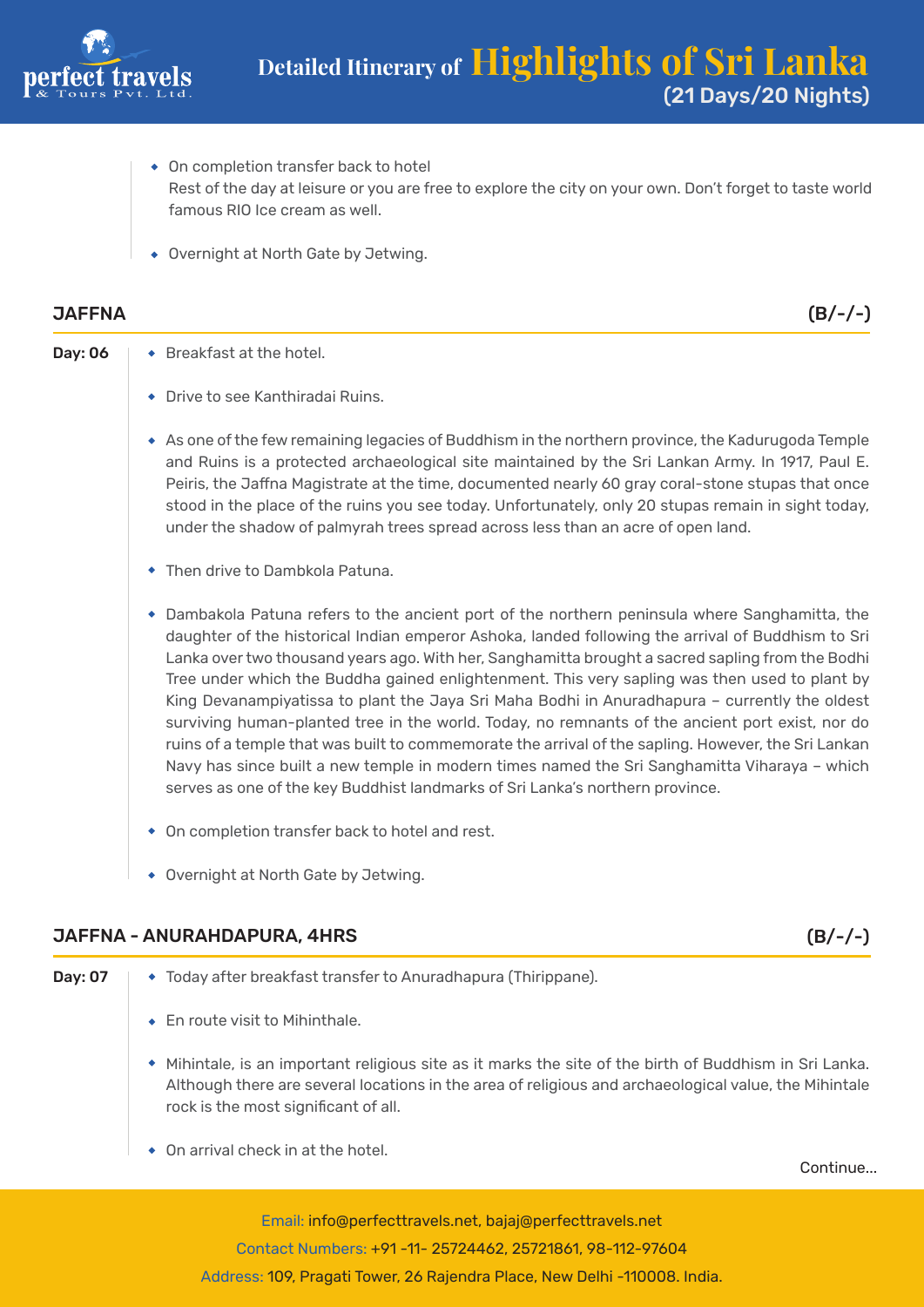

- Free to do some activities provided by the hotel including Archery, Horse ride or Village excursion by Bicycle.
- Overnight at Ulagalla by Uga Escapes.

#### ANURADHAPURA (B/-/-)

- Day: 08 |  $\bullet$  Today after breakfast Drive to sacred City Anuradhapura and explore including Sri Maha Bodhiya, Isurumuni Viharaya and Ruwanweli Maha Seya.
	- Anuradhapura, although limited to picturesque ruins today this sacred city was the epicentre of the country's civilization during the medieval era. The city is renowned for the multiplicity of religious and archaeological sites.
	- On completion transfer back to hotel.
	- **If time permits go for Jungle Kayaking.**
	- Take to the waters of the Wannemaduwa Tank in a kayak at dawn or dusk, to experience the breathtaking wildlife at a time when it's most active. Paddle quietly with your friendly staff guide through floating islands of lotus, strands of water reeds, and overhanging boughs. The soft light of the rising or setting sun makes for a picturesque setting for this excursion.
	- Overnight at Ulagalla by Uga Escapes.

#### ANURADHAPURA - KANDALAMA, 1HR 30MINS (B/-/-)

- Dav: 09 |  $\rightarrow$  Today after breakfast Drive to Kandalama.
	- En route visit Dambulla Cave temple.
	- Dambulla Cave temple, a complex that lies atop a massive hill on the edge of the town is one of the eight UNESCO world heritage sites in the country and is renowned for its unique sculptures and the largest mural paintings.
	- On arrival check in at the hotel, Spend some leisure time at this amazing hotel.
	- Overnight at Heritance Kandalama.

### KANDALAMA (B/L/-)

- 
- **Day: 10**  $\rightarrow$  Early breakfast at the hotel.
	- Then visit to Sigiriya Rock Fortress.

Continue...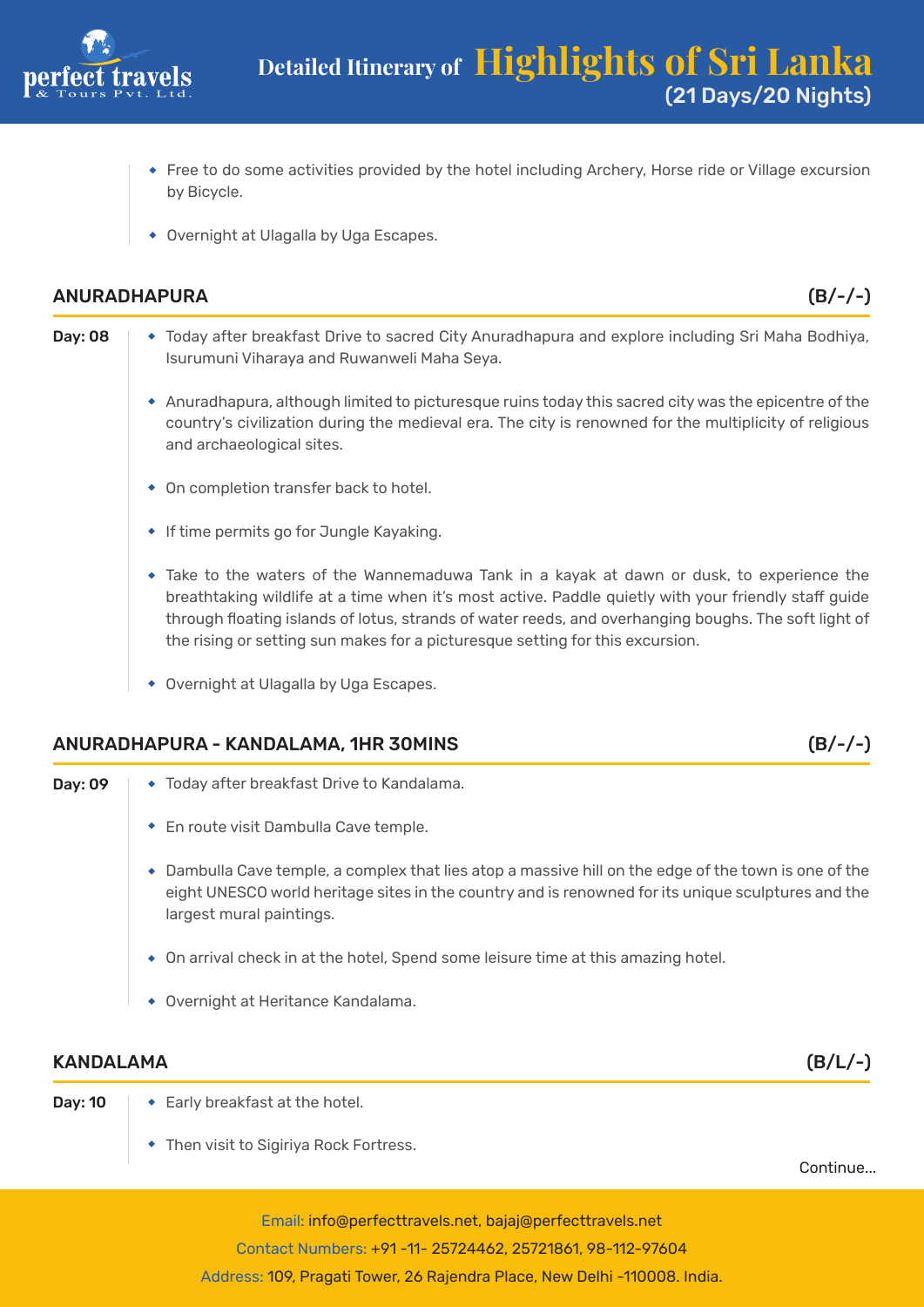

- Sigiriya Rock Fortress, an 8th wonder of the world is a rare jewel among the many treasures in Sri Lanka. The famous Sigiriya frescoes of the buxom, waspwaisted maidens bearing flowers, amidst the wilderness and ancient ruins.
- On completion drive to Hiriwaduna for Village experience including Cottage lunch.
- Habarana, a village in the backwoods of the dry zone, is the heart of the cultural triangle. It provides visitors the convenience of reaching all the historically significant sites with ease as well as some of the major wildlife sanctuaries in the country.
- Overnight at Heritance Kandalama.

#### KANDALAMA - KANDY, 2HRS 30MINS (B/-/-)

**Day: 11**  $\rightarrow$  Today after breakfast Drive to Kandy.

- En route visit Spice Garden in Matale.
- Spice Gardens, located in Matale offer wonderful opportunities to view the spices that stirred the interests of many nations, since time immemorial, in this emerald isle for its exotic spices, world over.
- On arrival check in at the hotel, afternoon Explore Kandy city including Temple of tooth followed by Cultural Dance show.
- \* Kandy, referred as the hill capital, Sri Dalada Maligawa that houses the sacred tooth relic of Buddha remains the prime landmark. Apart from the ancient monuments, the delightful jumble of antique shops and the bustling market are places to visit.
- Temple of the tooth relic of Lord Buddha, is the pride of Buddhists in Sri Lanka and world-over. The palace temple stands surrounded by a moat, its golden roof gleaming in the sunlight as white-clad pilgrims bearing lotus blossoms throng to worship.
- Overnight at The Golden Crown.

### KANDY - GAL OYA, 3HRS 30MINS (B/-/D)

- 
- **Day: 12**  $\rightarrow$  Breakfast at the hotel.
	- Drive to Gal Oya and check in at the hotel.
	- Afternoon Jeep Safari at Gal Oya National Park.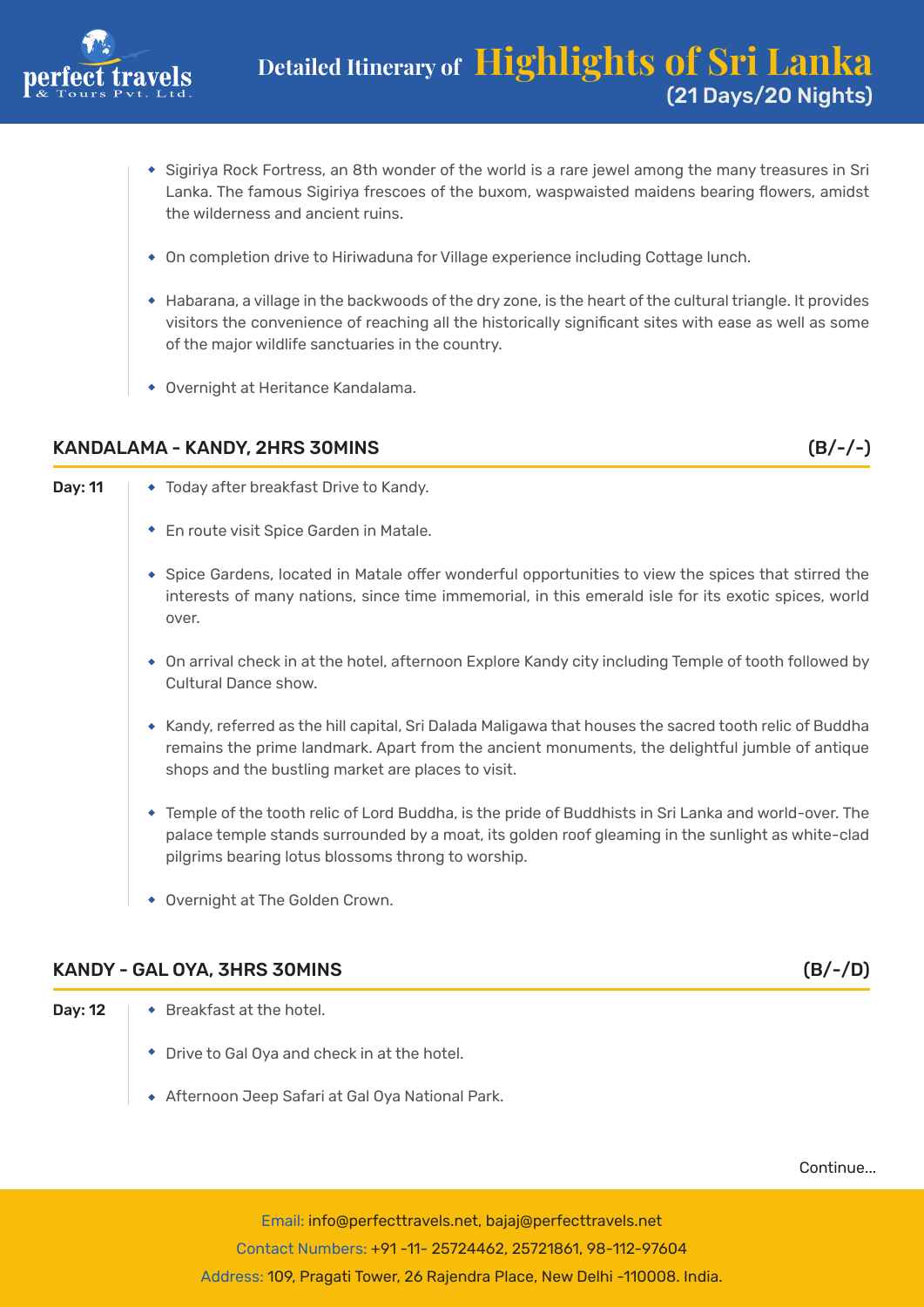

- Jeep ride into the forgotten Nilgala section of Gal Oya National Park. Once protected by ancient royalty for the abundant medicinal plants and endemic birdlife, the park's unique ecosystem is home to herds of elephants, wild boar, four species of deer, jackals, sloth bears, marsh mugger crocodiles and an array of rare exotic birds. Our more intrepid guests can couple the drive with a safari on foot. Hike through the park with our expert naturalists and see wildlife up close while exploring hidden corners of the park.
- Return to Hotel.
- Dinner & Overnight at Gal Oya Lodge.

## GAL OYA (B/L/D)

- **Day: 13**  $\rightarrow$  Breakfast at the hotel.
	- - Walk with chief Vadda. You may not be familiar with the word Vedda, but it's an ancient word evocative with Sri Lanka culture and tradition. The Vedda are the forestdwelling, indigenous people of central Sri Lanka. They have inhabited the island for hundreds of years, living off the land and being at one with nature. Our Gal Oya Lodge neighbours are one of the last remaining communities of the Vedda people. We can invite the village chief to take you on a walk through. The forest comes alive as he explains his tribe's use of medicinal plants, the location of their ancient hunting grounds and cave dwellings, as well as

how hunter-gatherers sustained themselves in the ancient jungles of Gal Oya.

Lunch at Hotel.

- - Boat Safari on Sri Lanka's Largest Lake (5 hours)
- Enjoy the only experience in Sri Lanka that allows you to spot wildlife from the water. It's a unique way to immerse Yourself in the animals' habitats. With a little luck you could spot elephants swimming between islands or bathing at the lake's edge. A 2-3-hour safari by boat, and a scenic 40-minute drive from the lodge to the lake is perfect.

To explore the national park and surrounding villages.

Return to Hotel.

Lunch, Dinner & Overnight at Gal Oya Lodge.

### GAL OYA - HAPUTHALE, 4HRS (B/-/-)

- **Day: 14**  $\rightarrow$  Today after breakfast Drive to Haputhale.
	- En route visit Ella city and visit 9 Arch Bridge.

Continue...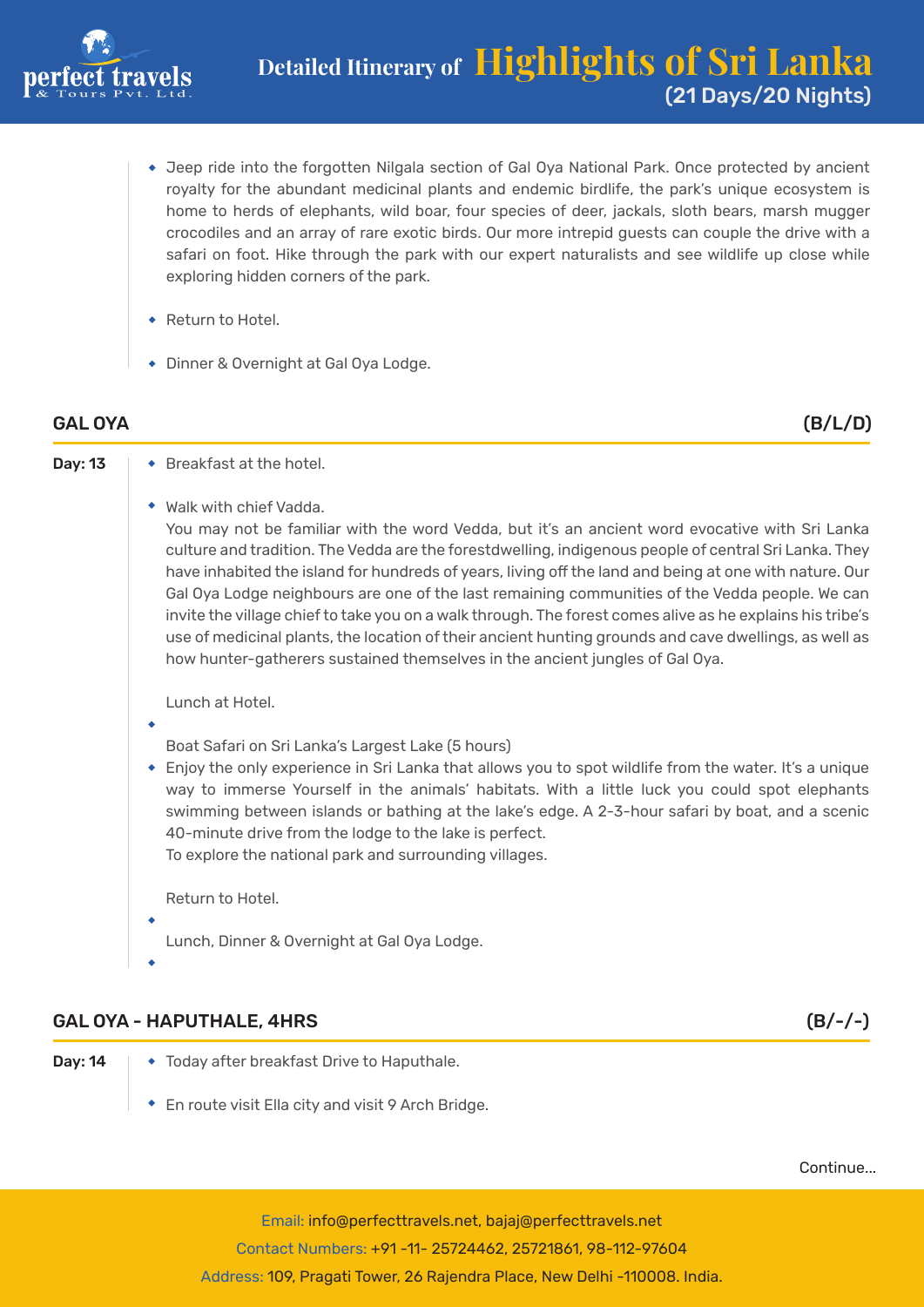

- Ella, which translates into 'waterfall' is a name fit for this little town located in a hilly nook, owing to its stunning vistas richly adorned with cascades that trickle down its rugged terrains offers some of the most scenic sights in Sri Lanka.
- Then Drive to Haputale and check in at the hotel.
- Overnight at Dream Cliff Mountain Resort.

#### HAPUTHALE (B/-/-)

- **Day: 15**  $\rightarrow$  Breakfast at the hotel.
	- Visit to Lipton Seat.
	- Lipton Seat, one of the highest look-out points of Sri Lanka, it is named after Sir Thomas Lipton, the Scottish tea-baron. Walk up is pleasant owing to the mild up-country climate, through paved road adjoining a tea factory, across lush tea plantations.
	- Then visit to Adisham Bungalow.
	- On Completion drive back hotel.
	- Overnight at Dream Cliff Mountain Resort.

### HAPUTHALE – YALA, 3HRS 30MINS (B/-/-)

Day: 16 |  $\rightarrow$  Today after breakfast Drive to Yala and check in at the hotel. Afternoon Jeep Safari at Yala National Park for evening safari. Yala National Park, its magnificent sights of majestic elephants, fine-feathered peacocks, great black bears and agile leopards that steal away into the shadows of the thick foliage are unparalleled to any of the national parks in the country. Overnight at Cinnamon Wild.

YALA (B/-/-)

- **Day: 17**  $\rightarrow$  Early morning drive to Yala National park for morning safari (Packed breakfast can provide).
	- On completion transfer back to hotel for breakfast.
	- Rest of the day at leisure.

Continue...